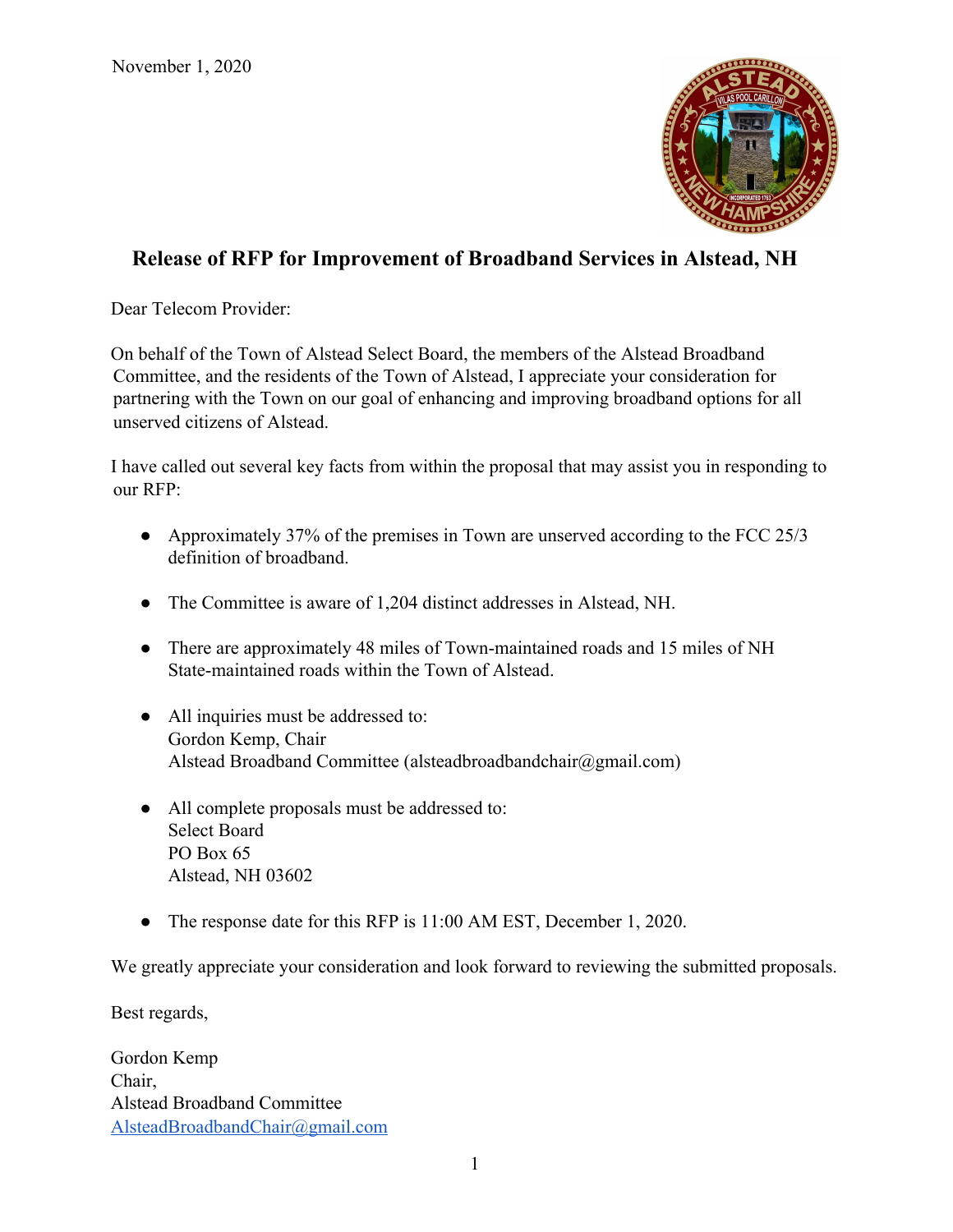# **Request for Proposal Creating FCC Level Broadband Service Throughout the Town of Alstead, NH November 1, 2020**

#### **1. DESCRIPTION**

The Town of Alstead is currently accepting proposals to improve broadband coverage to unserved locations as defined by NH-RSA 38:38, I(c). An unserved location is defined as a location that does not have access to at least 25 Mbps download/3 Mbps upload speeds. The location does not need to be subscribing to this service, but the service must be available at the street location (State or Town Road).

The Town currently has incomplete broadband availability. Most residents are unhappy with their service as evidenced in our town-wide survey conducted September 10-October 13, 2020. The survey results are available here:

#### **[Survey Results](https://docs.google.com/forms/d/e/1FAIpQLSfwHZOWgTTuWzYRNpO4zlGhIOmnYoW02YUs1wh9PglzaDrUhg/viewanalytics)**

The Town is served by 2 primary providers and several smaller providers. Consolidated Communications, Inc. (CCI) and Comcast Cable (Comcast) are the primary providers with CCI covering almost every residence in Town as the incumbent telephone company, and Comcast having a smaller footprint. Other providers, such as WiValley, various satellite companies, and mobile wireless providers have various coverage but are utilized by less than 12% of residents. Approximately 37% of premises in the Town do not have access to 25 Mbps download and 3 Mbps upload speeds (FCC spec). The following maps and spreadsheet show our best estimate of the coverage available compiled from the data received during the Request for Information phase of this project:

[Broadband Coverage By Premises Map.pdf](https://drive.google.com/file/d/1eHmEXw-A5HILF0rA_zk8k4HJZdekr9cN/view?usp=sharing)

[Broadband Coverage By Road Map.pdf](https://drive.google.com/file/d/1STyE6pQAote7BAAKVW75aHMqHclg4mZC/view?usp=sharing)

[Broadband Coverage By Premises Spreadsheet](https://docs.google.com/spreadsheets/d/1tLSzmrKuxfY2aeIrsHsTu6OAxM00jUA6z5eOmRJgdo4/edit?usp=sharing)

There are approximately 48 miles of Town-maintained roads, 18 miles of Class VI roads not maintained by the Town, and 15 miles of NH State-maintained roads within the Town of Alstead.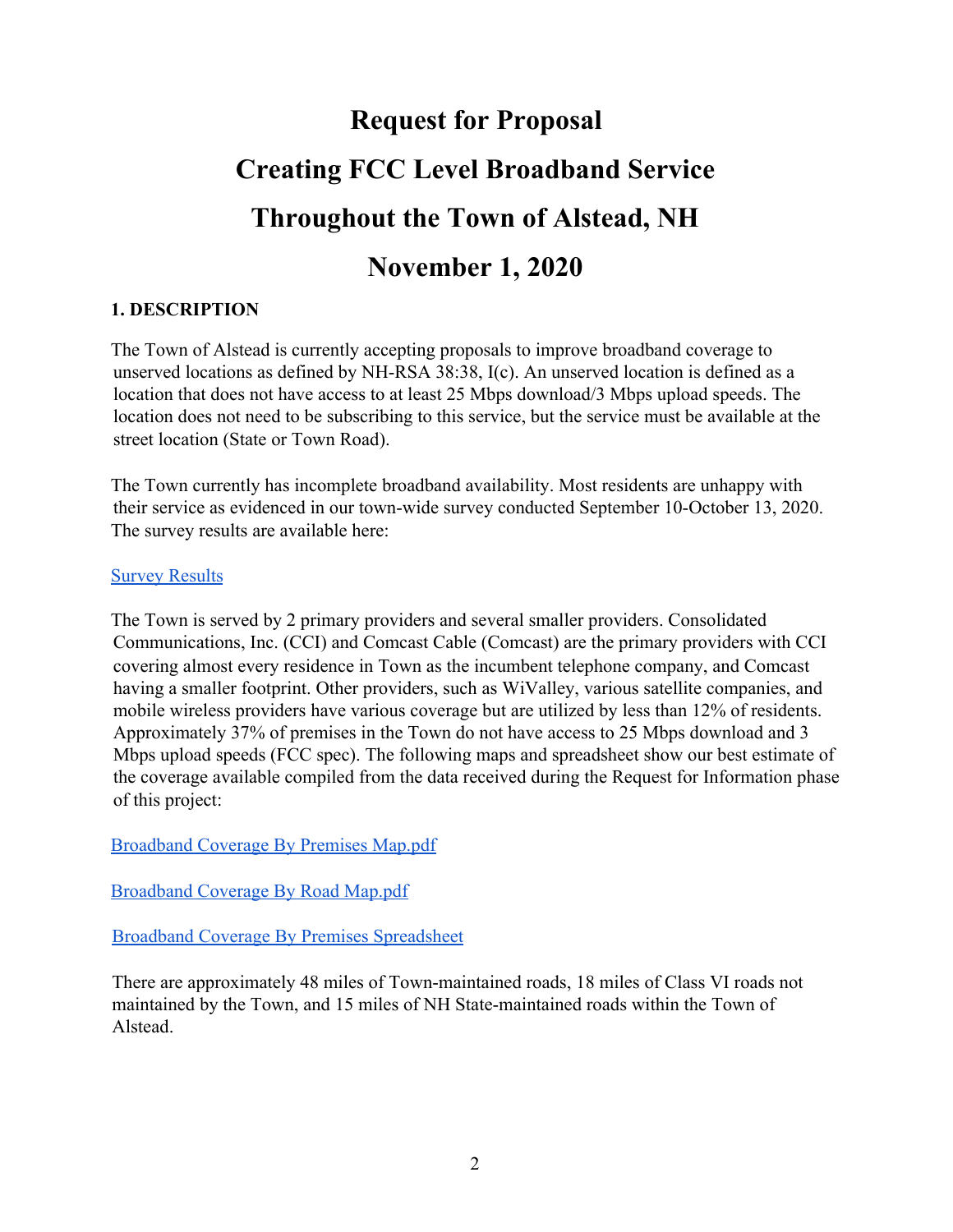# **2. BUSINESS MODEL: GENERAL CONSIDERATIONS OF TOWN**

The Alstead Select Board is soliciting proposals to improve broadband coverage in the Town to specifically address the needs of the unserved population. The Select Board's desire is to form a partnership with one or more providers that address this goal. The Town does not want to be a broadband service provider, be responsible for operating a network, or be responsible for maintaining a network.

- A. Both wired and wireless technologies, as well as hybrid solutions, will be considered.
- B. The Town is willing to work with any and all providers with regards to siting equipment, e.g. poles, or distribution equipment, on Town rights of way.
- C. Providers may submit more than one Proposal in order to offer multiple feasible solutions or price points.
- D. Proposals are to include costs to provide service at the "street-level", meaning along all State and Town maintained roads. The cost of going from the street to the final location should be defined in the proposal, but that cost will be the responsibility of the winning bidder or the broadband customers themselves.
- E. The Town is not willing to fund construction in those areas the Town has deemed "served", meaning those areas already having 25/3 Mbps service available from other providers. However, providers are free to compete in those areas of Town with their own funding, and with the cooperation of the Town with regards to right-of-way access.
- F. The Town of Alstead is following the requirements of New Hampshire RSA 33 in order to pursue the option of issuing bonds to fund Broadband infrastructure upgrades to meet the 25/3 specification. As part of this process, there are requirements imposed by State law and the New Hampshire Municipal Bond Bank. The most significant requirement is that the Town must own the bonded assets until the Bond is paid off. After the Bond is paid off, the Town is open to either retaining ownership of the asset and continuing in a partnership with a vendor to operate and maintain the network, or negotiating a transfer of ownership to the vendor.
- G. Once proposals are received, the Select Board will review the proposals and either reject them all or recommend one or more for the voters' consideration. See Section 4 for a detailed Timeline.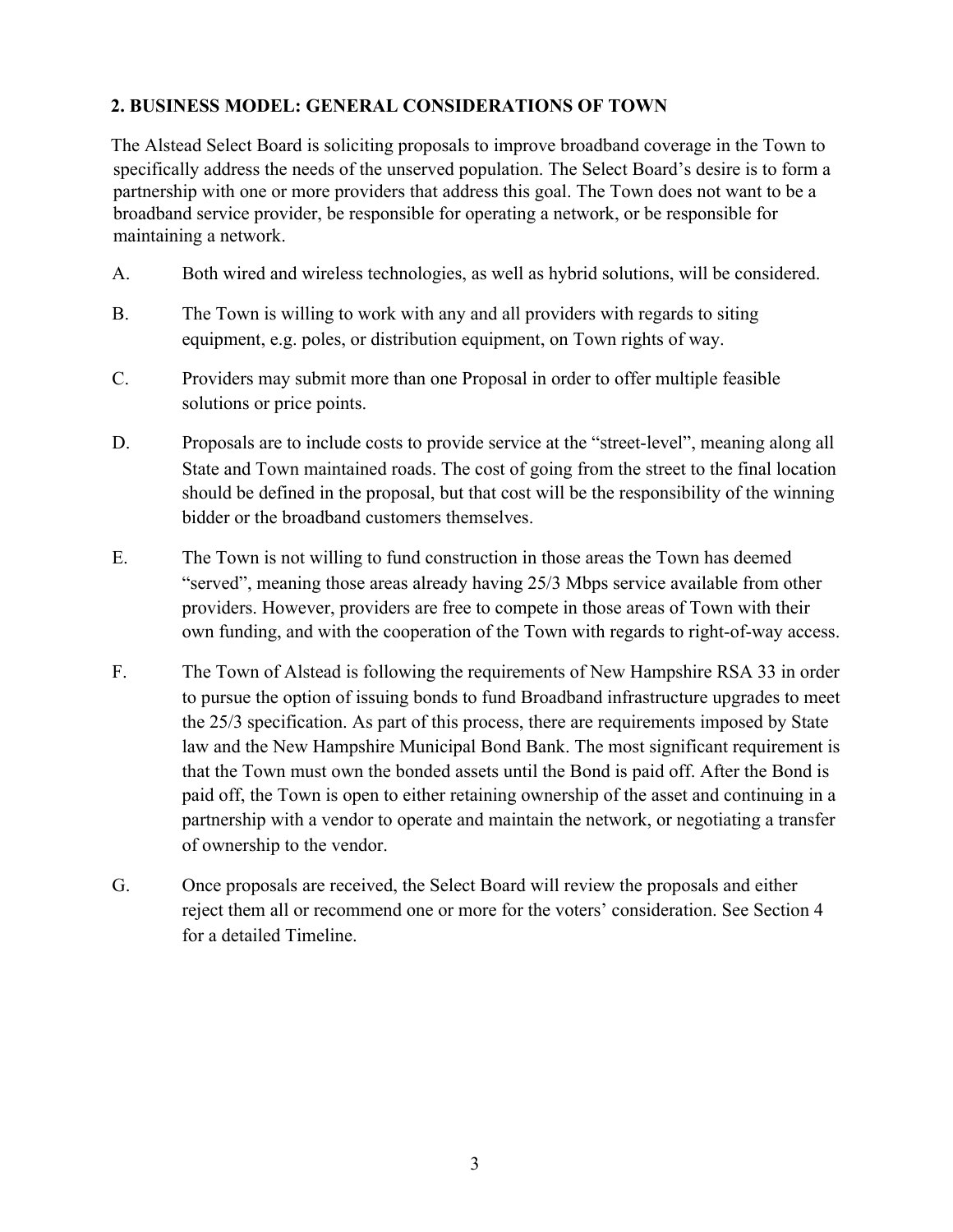# **3. PROPOSAL GUIDELINES**

All proposals must be submitted in a sealed envelope, plainly marked with "Broadband Project" by the response date of 11:00 AM EST, December 1, 2020.

**Address to: Select Board PO Box 65 Alstead, NH 03602**

#### **Include within each proposal package:**

- A. A letter of transmittal with the name, signature, and title of the person authorized to commit the Bidder to the Proposal terms;
- B. Ten (10) hard copies of the proposal;
- C. One electronic version of the proposal as an attachment in .PDF format sent to AlsteadBroadbandChair@gmail.com

Contact Alstead Broadband Committee Chair Gordon Kemp by email  $(A$ lsteadBroadbandChair $@g$ mail.com) with any questions about submitting the proposal.

#### **In addition to the above requirements, proposals must include:**

#### **For building the network:**

- A. Description of Technology and Project Design to be used and how it meets the requirements.
- B. A cost breakdown by area.
- C. Cost to install to the Street level for each specified unserved area of Town.
- D. Cost of installation from Street level to residence to be funded by provider or broadband customer. This can include a per foot charge.
- E. Proposals should show service to all unserved areas of the Town along State and Town maintained roads. Any potential problem areas that will require extensive engineering or high construction costs should be highlighted with cost savings achieved if left unserved.
- F. Proposals may show service to the entire Town, as long as the cost to the Town is clearly shown as being only to fund construction to serve unserved areas.
- G. Approximate timeline for installation. This should include estimates for tasks that may or may not be fully under the provider's control, such as "make ready requirements" or easements.
- H. List of easements or approvals required from third parties.
- I. Credentials of Provider: Examples and references to other systems installed and managed.
- J. Any applicable insurance coverage.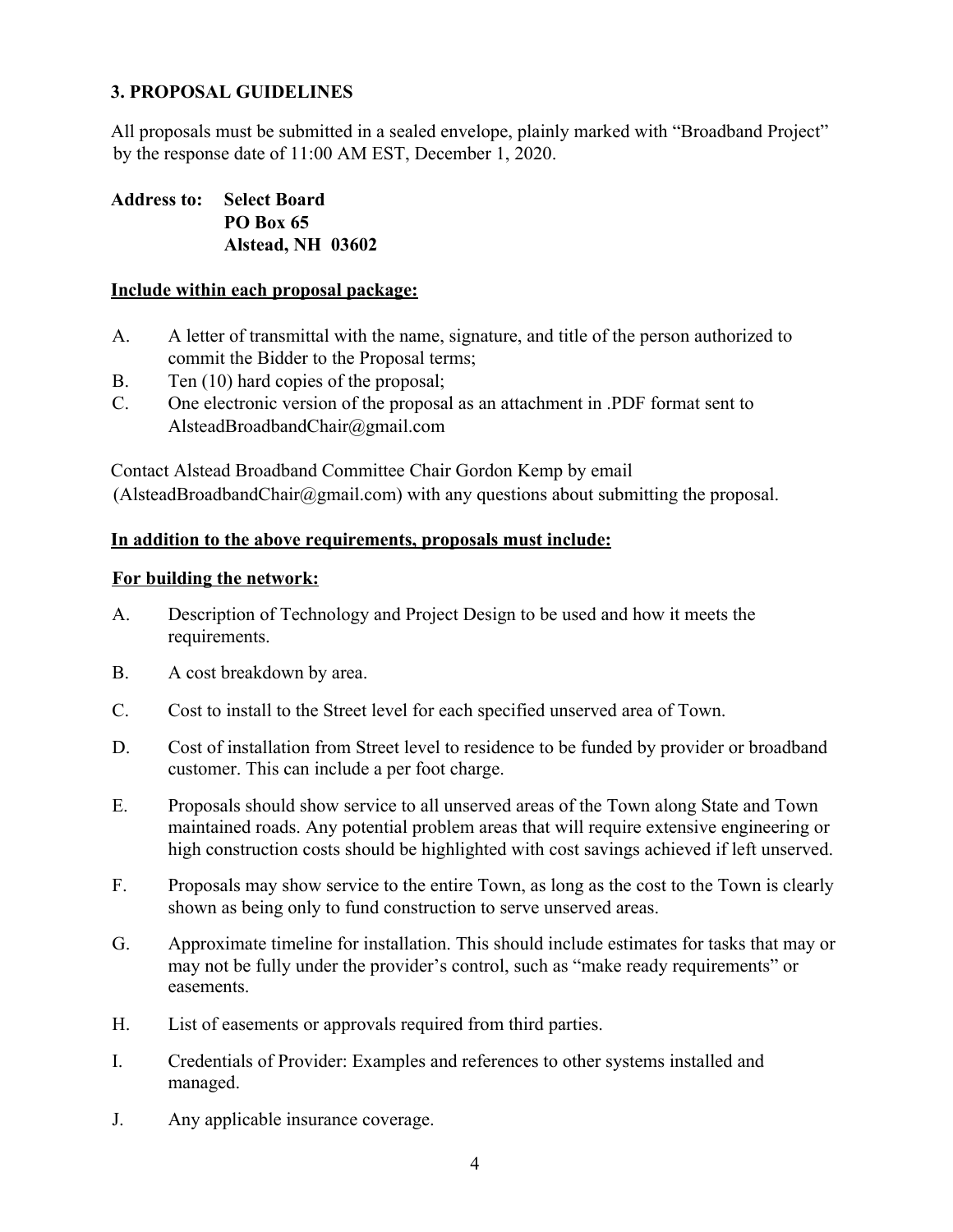#### **For operating the network:**

- K. Description of the service/maintenance operation of the provider. This would include estimates of service call response times and any related guarantees.
- L. Description of the Customer Service operation of the provider. This would include any call center locations and hours of service.
- M. An estimate of expected Up Time (properly working service) and how bills will be affected due to Down Time (service not working) whether at a system or home level.
- N. Proposals that include Service Level Agreements (SLAs) with guaranteed Quality of Service (QoS) metrics such as Throughput as a % of advertised service, Latency, Packet Loss, and Up Time, and which include real financial penalties to the Provider in the case of SLA violations, are preferred.
- O. Contract recommendations/requirements for the bidder to work with the Town.
- P. Any contract wording or provision that assures the Town does not suffer financial loss or loss of service should the bidding company be sold or go out of business during the term of the agreement. If no consideration is available, the bidding company's response should so state.
- Q. Customer pricing for monthly service for different performance specifications including rental of all equipment and any time commitment or time limit for such pricing.
- R. If data caps are to be part of the service, these must be specified in the Proposal. Any and all data caps must be high enough that an average family of four with parents working from home and students using remote learning would not exceed the cap.

#### **4. TIMELINE**

- A. This Request For Proposal is being issued on November 1, 2020.
- B. Bidders have until 11:00 AM EST, December 1, 2020, to respond.
- C. Sealed bids will be opened by the Alstead Select Board at their meeting held on Tuesday, December 1, 2020, at 6:30 PM.
- D. Proposals will be reviewed during December, with either a recommendation or rejection no later than January 1, 2021.
- E. If the Select Board decides to move forward with one or more Proposals, Public Hearings regarding the public benefit of the recommended proposal(s) are required. A Public Hearing is also required to discuss the issuing of bonds by the Town. These hearings must happen before Town Meeting. Final approval and acceptance of the proposal(s) must be done at Town Meeting where a Bonding Article will have to be accepted by the Town voters. Town Meeting is scheduled for the middle of March 2021.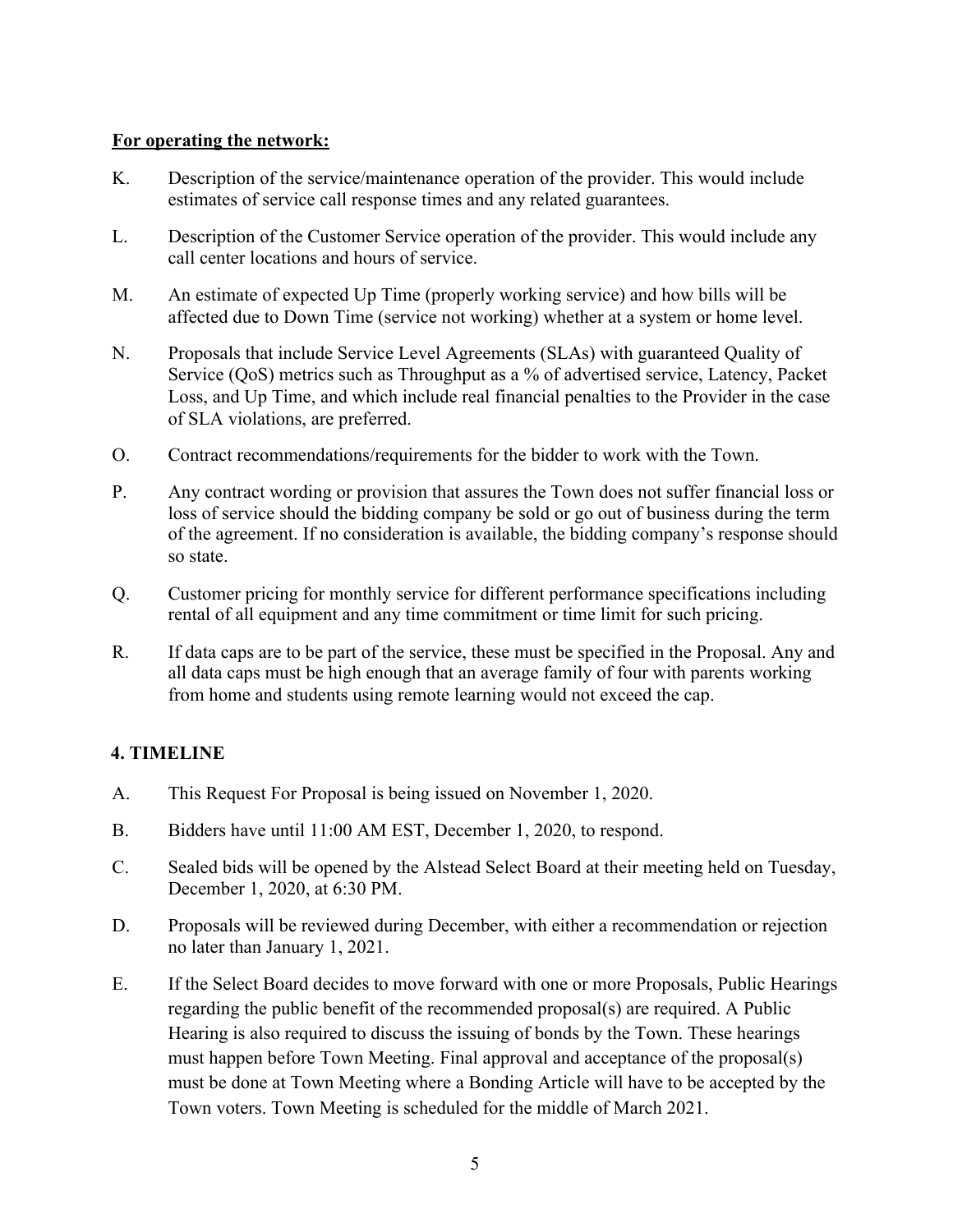# **5. PROPOSAL EVALUATION CRITERIA**

The Select Board will evaluate all proposals based on the following criteria. To ensure consideration for this Request for Proposal, your proposal should be complete and include all of the following criteria:

- A. Overall proposal suitability: proposed outlines must meet the scope and needs included herein and be presented in a clear and organized manner.
- B. Organizational Experience: Organizations will be evaluated on their experience as it pertains to the scope of this project.
- C. Previous work: Organizations will be evaluated on examples of their work as well as client testimonials and references.
- D. Value and cost: Organizations will be evaluated on the cost of their solution(s) based on the work to be performed in accordance with the scope of this project.
- E. Technical expertise and experience: Organizations must provide descriptions and documentation of staff technical expertise and experience.

#### **6. TERMS OF THE RFP**

- A. All contractual terms and conditions will be subject to review by the Town of Alstead's Attorney and will include scope, budget, schedule, and other necessary items pertaining to the project.
- B. Town Discretion: The Select Board reserves the right to cancel this RFP at any time, to reject any and all proposals, to waive any defect or informality in the proposals received, and to accept the proposal deemed to be most favorable to the best interests of the Town, including, but not limited to, bidder qualifications, project cost, project size, schedule, and business model.
- C. No Costs: This solicitation does not obligate the Town, or any other person associated with the Project to pay any costs incurred by Bidders in preparing and submitting a proposal.
- D. No express or implied services: This solicitation does not obligate the Town, or any other person associated with the Project to accept or contract for any expressed or implied services.
- E. Bidder's duty to examine: Submission of a proposal shall be conclusive evidence that the Bidder has examined the Premises and the contract documents and is familiar with all the conditions of this procurement. Upon finding any omissions or discrepancies in the proposal documents, the Bidder shall notify the Select Board immediately so that any necessary addenda may be issued. Failure of the Bidder to completely investigate the Premises and/or to be thoroughly familiar with the contract documents (including plans, specifications, and all addenda) shall in no way relieve the Bidder from any obligation